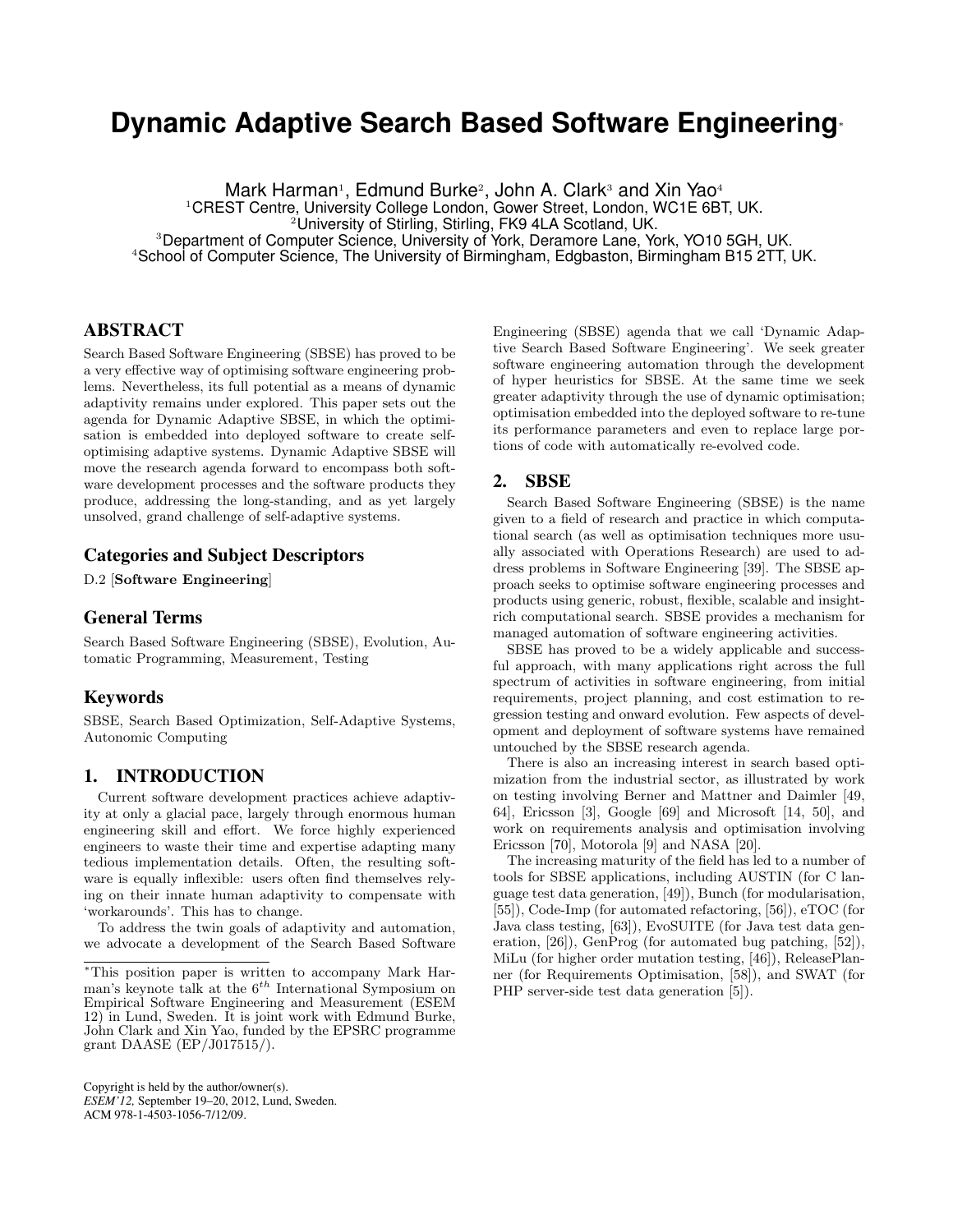

Figure 1: Yearly SBSE publication rates 1976-2010. Source: SBSE Repository [72].

Interest and research activity concerning SBSE has grown rapidly in the past ten years (see Figure 1) and there are now many excellent surveys and reviews on SBSE from which more information can be obtained. Rather than repeating this information, here are some pointers to specific SBSE surveys and reviews on:

- Requirements [71];
- Predictive Modelling [1, 34];
- Non-Functional Properties [2];
- Program Comprehension [32];
- Design [61] and
- Testing  $[2, 4, 33, 54]$ .

In addition to this topic-specific SBSE literature, there are several more general SBSE surveys [18, 27, 31, 37, 40] and a review covering the relationship between other Artificial Intelligence techniques and SBSE [38]. There is also an SBSE tutorial aimed at those with no prior knowledge of SBSE who seek to adopt and apply search based optimization to software engineering problems of their own [42].

# 3. HYPER HEURISTIC SBSE

Current work on SBSE has produced significant advances in automated software engineering, particularly in the realms of testing, bug fixing and decision support. SBSE also shows great promise as a technique for handling non-functional properties and noisy, incomplete, and conflicting information concerning fitness.

Current SBSE automates specific problems in isolation, rather than the entire software engineering process. A dramatic increase in the breadth of automation lies within the grasp of the SBSE research and practitioner community. Such a 'holistic' optimisation-centric approach would ensure that SBSE achieves its full potential as a means to embed automated processes throughout the full range of software development and deployment activities.

To illustrate this vision for a more holistic SBSE, suppose we automate large parts of the development process using computational search: requirements engineering, project planning and testing could then become unified into a single automated activity.

To achieve a generic and holistic optimisation that connects diverse engineering activities, we turn to hyper-heuristic search [13] as a methodology for selecting or generating heuristics. That is, while most heuristic methods in the literature operate on a search space of potential solutions to a particular problem, a hyper-heuristic operates on a search space of heuristics. A Hyper Heuristic Search Based Software Engineering would address two important open questions in SBSE:

- 1. To reach deeper, we need a holistic SBSE: Why do we currently need to design special search based algorithms for each problem instance? This is unrealistic: every software engineer cannot be expected to be a computation search algorithm designer too.
- 2. To reach wider, we need a generic SBSE: Why do we currently optimise silos of software engineering activity? This is unrealistic: engineering decision making needs to take account of requirements, designs, test cases and implementation details simultaneously.

The Hyper Heuristic SBSE research agenda will raise fundamental questions. For example: how best do we draw the dividing line between adaptive automation for small changes and human intervention to invoke more fundamental adaption and to provide oversight and decision making? While automation is important, it is essential to understand the points at which human oversight, intervention, resumptionof-control and decision making should impinge on automation [35].

In the context of SBSE, this dividing line is the fine line between automated decision taking and automated decision support. Previous work on SBSE has tended to focus on automated decision making for those aspects of the development thought to occur later in the cycle, such as testing. The community has tended to reserve decision support for the early development cycle activities such as requirements analysis, and estimation. However, in a more holistic SBSE, there will be a far more intimate relationship between decision making and decision support, posing new methodological, engineering and pragmatic constraints and concerns.

Our vision of this new Hyper Heuristic Search Based Software Engineering is that it will provide the intellectual and technical tools to address the challenge of deeper, more holistic SBSE that cuts across the traditional software engineering boundaries such as requirements, design, modelling and testing. This vision is unashamedly experimental [67] and empirical [12]. It also aligns well with more agile and adaptive development practices, in which different software engineering activities such as design, re-factoring, testing and requirement elicitation are seen as iterative, integrated and inter-related activities, rather than as separate phases of development.

We also believe that the same Hyper Heuristic Search Based Software Engineering agenda will allow SBSE to reach a wider practitioner audience, by moving us from the bespoke to the generic. Instead of designing bespoke optimisation algorithms for specific instances, we advocate the design of 'reasonably good' hyper heuristic optimisers that have the generality to be applied more readily 'out of the box'. The results obtainable from a carefully crafted, specific, bespoke algorithm will surely out-perform those of a generic hyper heuristic SBSE algorithm.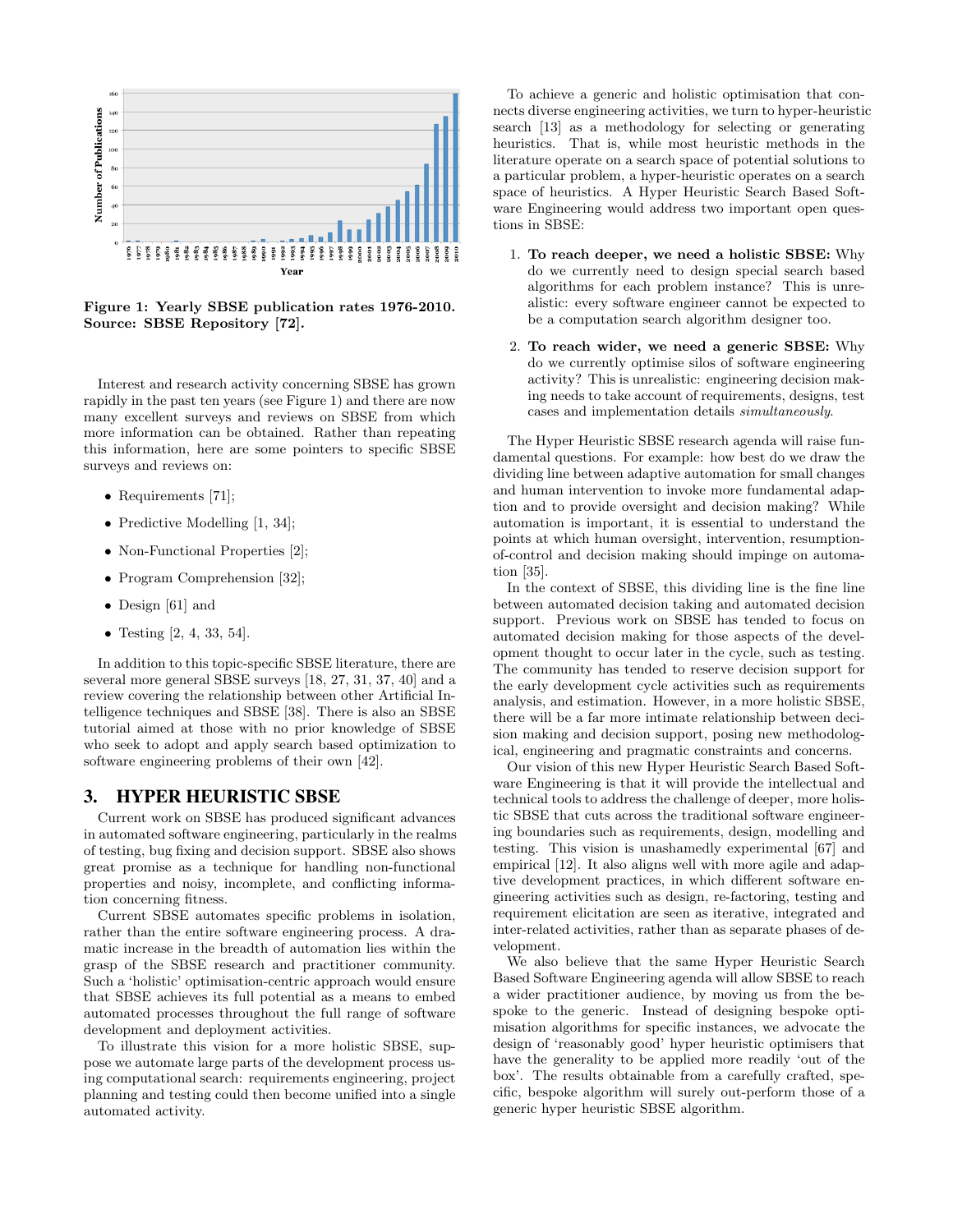We do not dispute this. Rather, we seek to surrender a little result quality for a lot of generality, believing that this balance of the meta objectives of quality and applicability will better address the factors that will influence uptake of SBSE. Our motivation is that ease of applicability will often trump quality of results, at least for the initial adopters, without whom there will be no take up. Has it not ever been thus in all technological development?

The hyper heuristic approach will require little tuning and will reduce the need for specific details, thereby significantly reducing the time to deployment and use. The key question will be whether sufficient optimisation power can be maintained so that the increased usability of the approach outweighs the reduction in result quality. This, in itself, is of course a twin-objective, cost-benefit optimisation trade off.

# 4. DYNAMIC ADAPTIVE SBSE

Self-adaptivity has been a goal of software and systems engineering research for some time, with work on architectures to support adaptive middleware [11, 59], Artificial Immune Systems (AIS) [45] for intrusion detection [47] and fault tolerance [68] and the vision of autonomic systems [29].

This research agenda is far from fully achieved; many authors still seek to address the outstanding grand challenge of self-adaptive systems, with large integrated projects such as the Self Managing Situated Computing project [25] and conferences and workshops, such as the Dagstuhl Seminar on Software Engineering for Self-Adaptive Systems [16].

SBSE has a potential to make a significant contribution to the realisation of this grand challenge. Unlike all other engineering optimization problems it is for software that optimisation has the most potential, because of the virtual nature of this extraordinary engineering material [36]. While computational search has been successfully applied to the design of engineering artefacts in civil, mechanical and electronic engineering, the search process cannot directly optimise these materials; the search ranges over a design space, guided by a simulation of a model of reality.

The search space and guidance are very different when we apply computation search to software. We find a new and potent possibility for search based optimisation: we can directly optimise the engineering material: the programs themselves. This opens up the possibility for in-situ, on the fly, optimisation to re-balance, re-configure, and even to redevelop the deployed software as it operates. This is the goal of Dynamic Adaptive Search Based Software Engineering.

The SBSE community has already developed techniques for tuning the performance of systems by identifying performance affecting parameters and treating them as configuration search spaces [19, 48]. There have also been exciting recent breakthroughs in the use of genetic programming to re-design aspects of systems to fix bugs [8, 65], to migrate to new platforms and languages [51] and to optimise nonfunctional properties [66].

These results can be thought of as early indications of the potential for Dynamic Adaptive SBSE. The work on parameter tuning shows that we can identify and tune performance parameters. If we can do this off-line, why not perform the tuning on-line. That is, compile into the deployed software an optimization algorithm that can identify and tune parameters that affect non-functional requirements. In this way, we would have self-monitoring, self-optimising systems.

By focusing on non-functional requirements we may partly escape the intricacies of requirements capture, with their inherent uncertainties. Functional requirements analysis is known to be plagued by difficulties of knowing exactly what the customer wants [15], something the customer may not even know themselves. Fortunately, the fitness function is often clear and unequivocal when it comes to non-functional requirements. The customer merely needs to state the nonfunctional requirements that matter (perhaps with acceptable tolerances, thresholds or ranges) and we can seek to optimise for these requirements.

By focusing on non-functional properties, we shall not be in a niche ghetto of 'optimisable software space'. The technological and business winds of change are clearly prevailing in a very non-functional direction. The advent of smart devices as an important computational platform, raises issues of power consumption, memory use and code size. The use of internet-enabled computing, in context aware mobile systems demands attention to bandwidth and response time. Cloud migration brings with it demands on throughput, heat dissipation and other service level properties.

Notice how this migration, from what might be termed the 'discrete' world of functional properties to the more 'continuous' world of non-functional properties, clearly illuminates the age-old debate about the difference between those two recalcitrant siamese twins: computer science and software engineering.

A focus on non-functional requirements such as power consumption, heat dissipation, throughput, response time, memory profile, bandwidth and information leakage will render a kind of Software Engineering more akin to traditional engineering disciplines. The inherent engineering character of software development and deployment will become more compelling than would have ever been thought by those who even ventured to doubt that there was such a thing as software engineering or that it could ever share the qualities of traditional engineering disciplines [22, 44, 43]. The rising importance of non-functional properties will also mean that software engineering will become ever more amenable to SBSE-style approaches.

Identification and optimisation of performance sensitive parameters will be one way to achieve Dynamic Adaptive SBSE. However, this will still leave the code largely unchanged. We will be extracting parameters, exposing them at the 'top level' and then searching for sensible settings, as the software executes. While this is likely to have many practical benefits, it merely scratches at the surface of the software.

Perhaps an even more exciting (yet demanding) challenge would be to seek a re-development of part of the software as deployed, while it executes, in situ, to replace the code with a better alternative. This dynamic adaptive SBSE would allow software to be more fundamentally adaptive. With this form of search-based adaptivity, we could hope that software systems would re-develop themselves, over time, to handle changing environments, platforms and contexts, while still seeking to meet the same overall functionality.

To some, such a vision of truly self-modifying code, might seem more of a nightmare than a dream: surely such code would be impossible to understand and to control? How would we ever apply source code analysis to such dynamically adapting code? Would the code not become unreadable?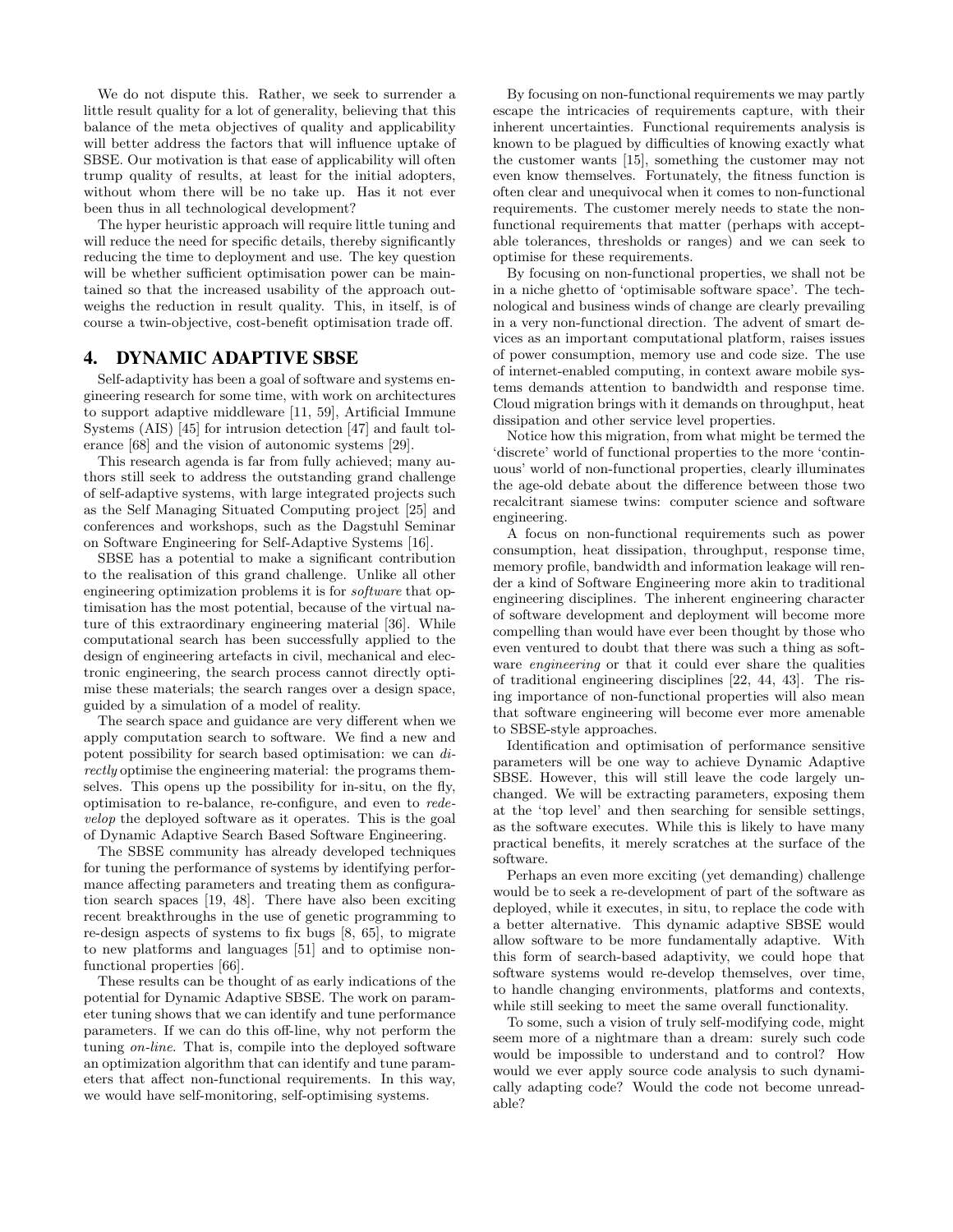However, with hindsight it may seem like merely another step on the pathway from assembler code to higher levels of abstraction. We already cede to the compiler a great deal of sovereignty over the code that it produces, seldom interfering with (or even enquiring about) the optimisation choices the compiler makes in producing object code.

With the advent of Dynamic Adaptive SBSE, we will make a further step towards the goal of greater abstraction. What we think of as source code today, may become the object code of tomorrow. In a world where non-functional, performance related requirements are 'optimised in' as the code executes, the programmer can move to a higher plain of abstraction. She will surely want to focus purely on the functional requirements of the system and will be happy to leave the optimisation of non-functional aspects to the SBSE compiler (and the 'on board re-evolver').

We hope to reach the point at which we are able to use Dynamic Adaptive SBSE to simultaneously meet the goals cherished by early pioneers of declarative languages [21] as well as the initial advocates of self-adaptive and autonomic computing [29, 59]: The program would be written in a purely declarative style. Why would anyone wish to code for performance-related details when these can be 'optimised in'? Initial results from new forms of SBSE-inspired genetic programming have indicated that this goal may be within our reach:

Bug fixing: With automated bug fixing, it is already possible to find and fix non trivial bugs [30]. The changes made by an automated patching system, are relatively small changes compared to the overall size of the program. One might think that they would simply be just that: a patch, deployed as a temporary measure to buy time for the more trusted code changers (the humans) to take over. However, there is recent evidence that there may be a longer-term future for such machine-generated patches [28].

Migration: Recent work on code migration using evolutionary improvement [51] showed that it was possible to automatically port the core computation of the unix utility gzip from a desk top platform supporting C code to a GPGPU platform supporting CUDA code. The automated re-evolution of the core computation of this utility demonstrates that it is not just patches that can be evolved, but larger pieces of code. It also indicates that it is possible to evolve new code for completely different architectures and languages than those for which the original code was designed. A key insight in this work is that the original program can act as an oracle for the functional requirements of the system to be re-evolved in this way [7].

Trading Functional and non-functional requirements: Previous work on searching for alternative balances between functional and non-functional requirements has also been promising. White et al. [66] showed how different versions of a pseudo random number generator could be evolved with a range of power-consumption characteristics. Crucially, in this work, functionality was sacrificed for non-functional properties. This may seem a curious approach to adopt after several decades of emphasis on correctness of functional requirements. However, for battery-powered platforms, power consumption is king:

#### $correctness + flat_battery = useless$

A user might sacrifice the 'sacred cow' of complete functional correctness (did we ever attain that anyway?) should it come into stark conflict with longer battery life.

Indeed, do we not already do so when we switch off features of our smart phones to enable longer lifetime to the next re-charge?

The road to achieve our vision is not without challenges. There are fundamental obstacles to be overcome in computational search itself. It is still unclear whether it is even theoretically possible to evolve and adapt software from just a declarative description of functional requirements. There is a need to understand what is and is not possible using the SBSE approach and how efficient and effective such an approach is in evolving software dynamically.

# 5. EXPERIMENTAL VS. EMPIRICAL

The essence of science and engineering and their considerable achievements rest upon the careful construction of experiments, from which (often painstaking) observations are made. Experimentation is the foundation stone on which rests much of science, widely believed to be the principle driver behind the growth of scientific knowledge. Experimentation is the scientific credo enshrined in the Popperian view of science [60].

There has been much debate about the role of experimentation in computer science and software engineering too, with many arguing the case for experimental approaches [10, 57, 62]. However, there is a subtle distinction between purely experimental and empirical research in software engineering. This distiction is less important (and thus under-emphasied) in other science and engineering disciplines.

A scientific experiment is normally taken to mean the careful observation of one or more dependent attributes, under carefully controlled circumstances. The control of circumstances is crucial; one often uses the phrase 'under laboratory conditions' for such experiments.

By contrast, the term 'empirical' is typically used to define any statement about the world that is related to observation or experience. It is helpful to distinguish pure experimentation from the more general class of empirical investigation. Of course, a scientific experiment is an act of observation and experience; the experience of the scientist making those 'careful observations'. Therefore, any experimental approach is inherently empirical. Nevertheless, the controlled scientific experiment enjoys a special place in the scientific discovery process, because it is a way to determine and measure the effect of one quantity on another.

There is a long history of empirical observation dating back to the Babylonian astronomers, who provided data charting the movements of the heavenly bodies, from which present day astronomy continues to profit. As such, the concept of empirical observation considerably predates the scientific method of experimentation. Indeed, these ancient empirical stargazers were not only forerunners of present day astronomy, they were also astrologers, concerned as much with magic and mysticism as there were with reason and scientific experimentation [24].

Arbitrary empirical observations on their own, can provide no more than case studies in the observation of real world phenomena. While real world empirical observations have an important place in the testing of engineering artefacts in situ and in their final operation context, the first duty of scientist and engineer lies within the realm of pure experimentation, under laboratory conditions, where laboratory control serves as a mechanism for removing selection bias, confounding effect and miss observation.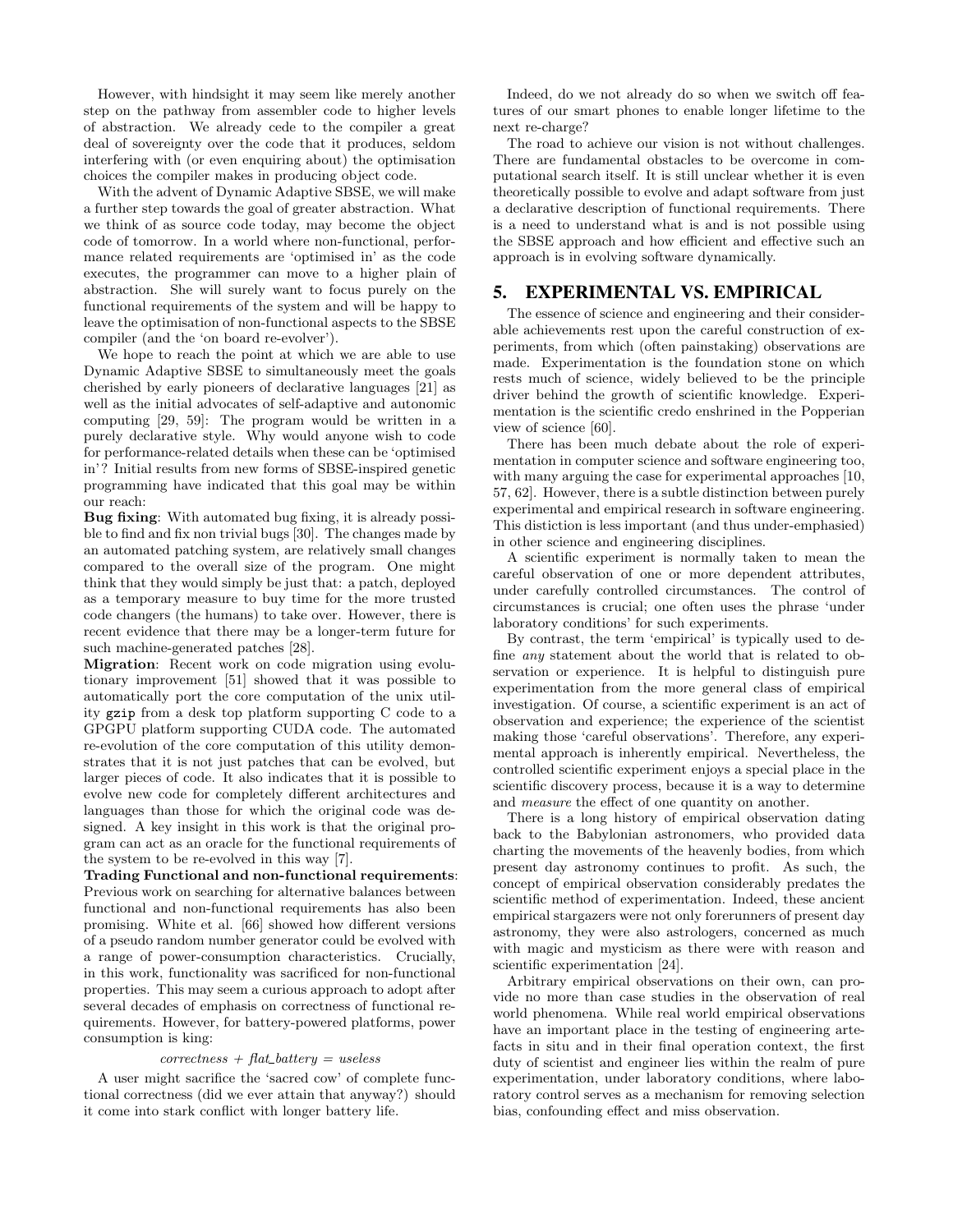# 6. SYNTHETIC DATA IN SOFTWARE EN-GINEERING

In software engineering, pure experimentation often makes use of synthetically generated problem instances. For example, to understand the effect of a requirements analysis problem by generating instances of hypothetical requirements or the effects of a data mining approach by construction of a large number of different kinds of data set.

Curiously, in stark contrast to similar experimental work in longer-established scientific and engineering disciplines, pure experimentation is often frowned upon by computer scientists and software engineers. However, under properly controlled laboratory conditions it remains the primary way in which scientists can investigate the effects of the independent variables on the dependent variables — a principle widely accepted in all fields of science and engineering.

Therefore, it is important not to overlook the value of purely experimental studies. While laboratory conditions are not the same as real world conditions, they can be controlled. In empirical software engineering we need both laboratory controlled data and data based on real world empirical experimentation, not one or the other.

However, caution is needed. The empirical software engineering researcher might fall into the trap of using synthetic data as a *surrogate* for real data rather than as an *augmenta*tion; seeking to answer research questions that really should be answered using real data. When using purely experimental research for appropriate questions the experiment must be carefully designed.

Nevertheless, this does not mean that synthetic data has no role to play in empirical software engineering. For example, a data mining researcher might use synthetic data to investigate whether their algorithm could reveal interesting surprises about system behaviour. This is a question clearly best answered by real data: a 'surprise' found in synthetic data cannot really be a genuine surprise (by definition). However, synthetic data could be used to tests the scalability of the data mining algorithm.

Naturally, similar issues arise as with pure experimentation in other sciences and engineering; field trials are always required to augment laboratory testing. Fortunately, a 'best of both worlds' is also sometimes possible. Repositories may be large enough that one can find sufficiently many examples to cover a wide range of possibilities in the fine granularity required for experimental research questions. However, there are questions that can only be answered with experiments on synthetic data. For example, when exploring behaviour with corrupted, noisy and atypical cases, it may be not only necessary, but desirable to use synthetic examples.

# 6.1 The Role of Synthetic data in SBSE

Synthetic data can be useful as a means of experimenting with algorithms based on computational search. Such experiments cannot fully answer whether some SBSE approach will be useful in practice; evidence for this must ultimately accrue from empirical investigations using real world systems. The generation of synthetic data sets also requires care. For instance, the data must be reasonable and represent characteristics that may be found in the real world data sets that the techniques may encounter. Nevertheless, there are a number of experimental SBSE research questions that can be addressed using purely experimental analysis on synthetically generated data sets:

Scalability: How well does the algorithm scale with characteristics of the data? Scalability concerns resource consumption (typically space and time) of the search based algorithm as the characteristics of the input data vary. Scalability is a paramount concern in almost all software engineering applications. The input data variation is not necessarily merely a matter of the sheer size of the data set (though this is often important). The performance of some optimisation algorithms may also depend on other characteristics, such as density of dependence relations, correlations between elements and other non-size-based data characteristics. A purely experimental approach allows precise, fine-grained variation of data characteristics to explore the relationship between empirical algorithmic scalability and theoretical complexity bounds.

While general empirical and theoretical algorithm performance may be known for arbitrary problems, the specific software engineering problem in hand may exhibit peculiar scalability trends. Scalability is influenced by choices of representation and fitness function as well as the choice of search algorithm. An empirical scalability study can also determine the size and data characteristics at which an 'intelligent' search outperforms a purely random search, as has been done for requirements engineering problems [73].

Robustness: How resilient are the results on the presence of bias, noise, incompleteness and incorrectness in the inputs? Software engineering problems are often characterised by noisy, incomplete and even inconsistent data. SBSE has been argued to be well-suited to this paradigm [31]; search algorithms are naturally robust in the presence of incomplete and noisy data, and cope well with competing and conflicting objectives. However, the degree to which the choice of algorithms, fitness and representation cope with forms of bias, noise and incompleteness is often best assessed in laboratory conditions, where precise control can be exerted over the degree of challenge with which the algorithm is presented.

Algorithmic Performance Comparison: How do a set of search based algorithms compare for a problem over a wide range of data sets. There has been much recent progress in theoretical analysis of SBSE problems [6, 17, 41, 53]. Nevertheless, there remain many SBSE problems for which the only way to determine the best choice of search algorithm remains entirely empirical. In these situations one would certainly like to know how each algorithm performs on real world problems. These real world results can often be complemented by a more thorough purely experimental study, in which the factors that affect the choice can be explored in more detail. A study that exploits the full control afford by an experimental design unfettered by the availability of suitable real world data sets. Such a purely experimental approach necessitates the separate research problem of instance generation, a problem that has been considered in comparative studies of SBSE algorithms for requirements engineering [23].

Non-Functional Properties: How does the approach behave with respect to non-functional properties? Such properties of the search algorithm, such as its power consumption, response to change and communication bandwidth have not traditionally been the subject of intense investigation. However, in order to realise the Dynamic Adaptive SBSE agenda outlined in this paper, it will be necessary to compile (or otherwise embed) the search based computation into the deployed software to achieve search based adaptivity.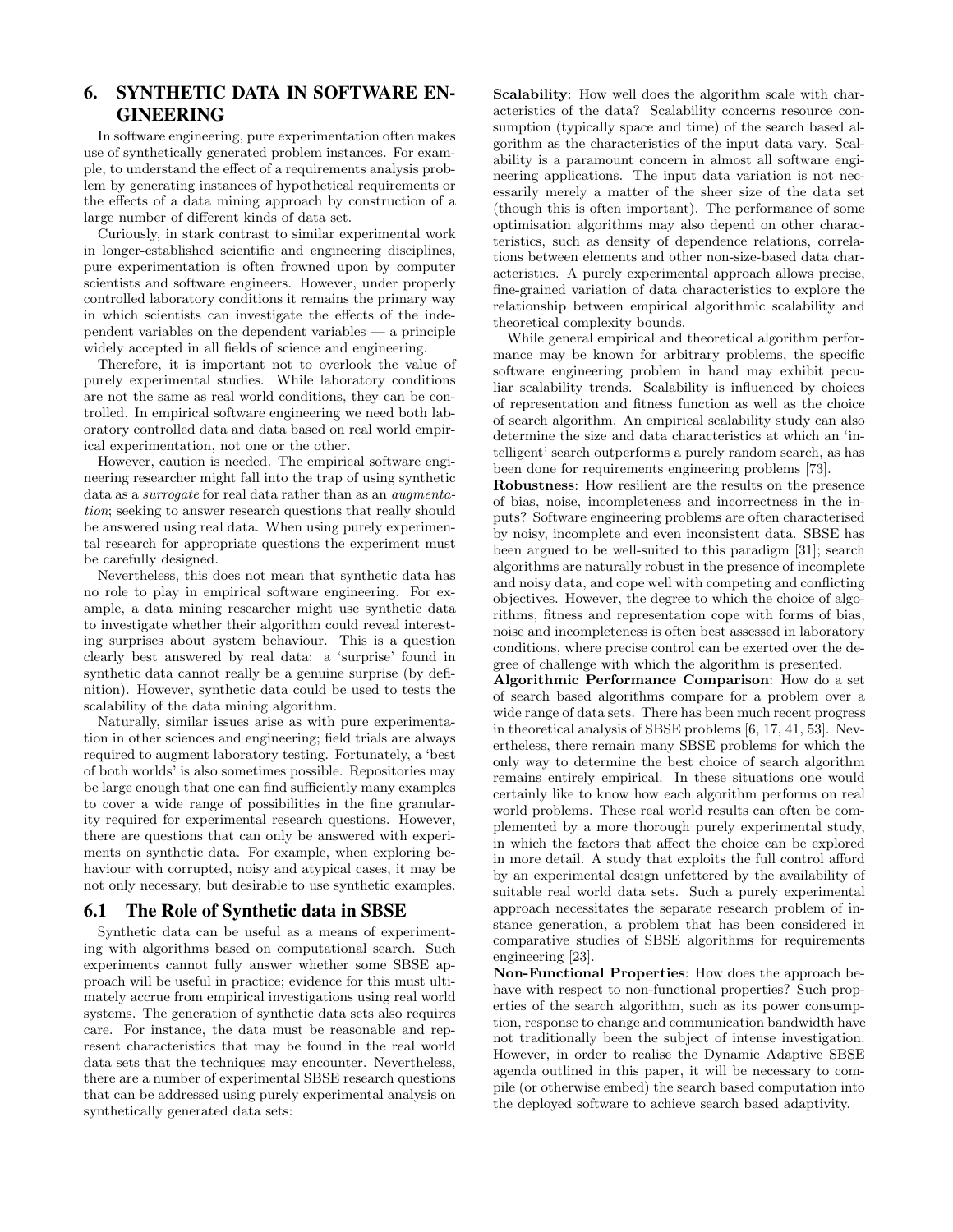In this new paradigm of Dynamic Adaptive SBSE, nonfunctional characteristics of the search algorithms will be inherited by the software it is used to create. The complex interplay between several non-functional properties and the many problem characteristics that potentially influence them will mean that a full and thorough empirical evaluation will require a large and diverse body of data sets. Once again, the best way to ensure controllability of experimental method may be to create synthetic problem instances.

Adaptability: How well does a proposed SBSE approach cope with changes in the context or environment? The Dynamic Adaptive SBSE agenda will require algorithms and approaches that retain strong performance and result quality in the presence of changes in context and operating environment. Controlling for the operating environment of an approach is something that, almost inherently, calls for some form of laboratory experimentation, rather than a 'real world' evaluation; achieving laboratory control of experimental variables in a production deployed environment is unlikely to be realistic. Of course, results from such laboratory experiments should be augmented with field trials, but a field trial may not enable the researcher to report results for a wide variety of challenging contexts, which a purely experimental study can.

In many of the situations above, a purely experimental study alone will be insufficient and should be augmented with real world studies. Where real world data is abundant (for example when studying open source code as the subject of the empirical study), it may even be possible to find scale and variety in the available real world data sets sufficient to support a detailed experimental evaluation. However, in many situations, it is the very nature of the research questions asked that prohibits the use of real world data. For example, when attempting to assess scalability or robustness beyond what could reasonably be currently expected, the researcher must, to some extent, generate the experimental data set in order for it to be demanding.

# 7. THE DAASE PROJECT

The research agenda briefly outlined in this paper forms the focus of the DAASE project (DAASE: Dynamic Adaptive Automated Software Engineering).

DAASE is a major research initiative running from June 2012 to May 2018, funded by £6.8m from the Engineering and Physical Sciences Research Council (the EPSRC). DAASE also has matching support from University College London and the Universities of Birmingham, Stirling and York, which will complement the 22 EPSRC-funded post doctoral researchers recruited to DAASE with 26 fully funded PhD studentships and 6 permanent faculty positions (assistant and associate professors).

The DAASE project is keen to collaborate with leading researchers and research groups. We are also interested in collaboration with industrial parters and other organisations interested in joining the existing DAASE industrial partners which include Berner & Mattner, British Telecom, Ericsson, GCHQ, Honda, IBM and Microsoft. We have a programme for short and longer term visiting scholars (at all levels from PhD student to full professor) and arrangements for staff exchanges and internships with other organisations.

For more information, contact Lena Hierl, the DAASE Administrative Manager (crest-admin@ucl.ac.uk) or Mark Harman, the DAASE project director.

# 8. CONCLUSION

Dynamic adaptive search based software engineering is a development of the SBSE research agenda in which we seek to embed into the deployed code the optimisation techniques developed over the past decade of SBSE research. In sodoing we seek to address the goals espoused by advocates of self-adaptive and autonomic computing, not merely to fix faults and cope with anomalies, but as a routine and natural means of on-line adaptivity to meet new challenges, environments and platforms. The approach may be particularly effective in the emerging world of more continuous non-functional properties.

We also look towards a Hyper-Heuristic future for SBSE, in which hyper heuristic search is used to improve the applicability and generality of SBSE techniques at the expense of some loss in quality of results. We argue that this may prove to be an important step in the wider practitioner uptake.

Both real world empirical studies and purely experimental studies (using laboratory-controlled synthetic examples) will be required to evaluate the practical aspects of Dynamic Adaptive SBSE. Theoretical analysis of problem characteristics, algorithm choices and solution space properties will also be needed to provide a sound scientific underpinning for this optimisation-based approach to dynamic adaptivity.

Acknowledgements: We would like to thank those whose ideas influenced this work (with apologies to those whom we may have failed to list here specifically): Enrique Alba, Nadia Alshahwan, Andrea Arcuri, Peter Bentley, Lionel Briand, Javier Dolado, Robert Feldt, Stephanie Forrest, Carlo Ghezzi, Rob Hierons, Mike Holcombe, Yue Jia, Bryan Jones, Kiran Lakhotia, Bill Langdon, Claire Le Goues, Spiros Mancoridis, Phil McMinn, Tim Menzies, Riccardo Poli, Marc Roper, Martin Shepperd, Paolo Tonella, Shin Yoo, Wes Weimer, Joachim Wegener, David White, Andreas Zeller & Yuanyuan Zhang. Thanks also to Lena Hierl for proof reading.

- $9_{[1]}$  W. Afzal and R. Torkar. On the application of genetic programming for software engineering predictive modeling: A systematic review. Expert Systems Applications, 38(9):11984–11997, 2011.
- [2] W. Afzal, R. Torkar, and R. Feldt. A systematic review of search-based testing for non-functional system properties. Information and Software Technology, 51(6):957–976, 2009.
- [3] W. Afzal, R. Torkar, R. Feldt, and G. Wikstrand. Search-based prediction of fault-slip-through in large software projects. In Second International Symposium on Search Based Software Engineering (SSBSE 2010), pages 79–88, Benevento, Italy, 7-9 Sept. 2010.
- [4] S. Ali, L. C. Briand, H. Hemmati, and R. K. Panesar-Walawege. A systematic review of the application and empirical investigation of search-based test-case generation. IEEE Transactions on Software Engineering, pages 742–762, 2010.
- [5] N. Alshahwan and M. Harman. Automated web application testing using search based software engineering. In  $26^{th}$ IEEE/ACM International Conference on Automated Software Engineering (ASE 2011), pages  $3 - 12$ , Lawrence, Kansas, USA, 6th - 10th November 2011.
- [6] A. Arcuri. It does matter how you normalise the branch distance in search based software testing. In International Conference on Software testing (ICST 2010), pages 205–214, Paris, France, 2010. IEEE Computer Society.
- [7] A. Arcuri, D. R. White, J. A. Clark, and X. Yao. Multi-objective improvement of software using co-evolution and smart seeding. In  $7^{th}$  International Conference on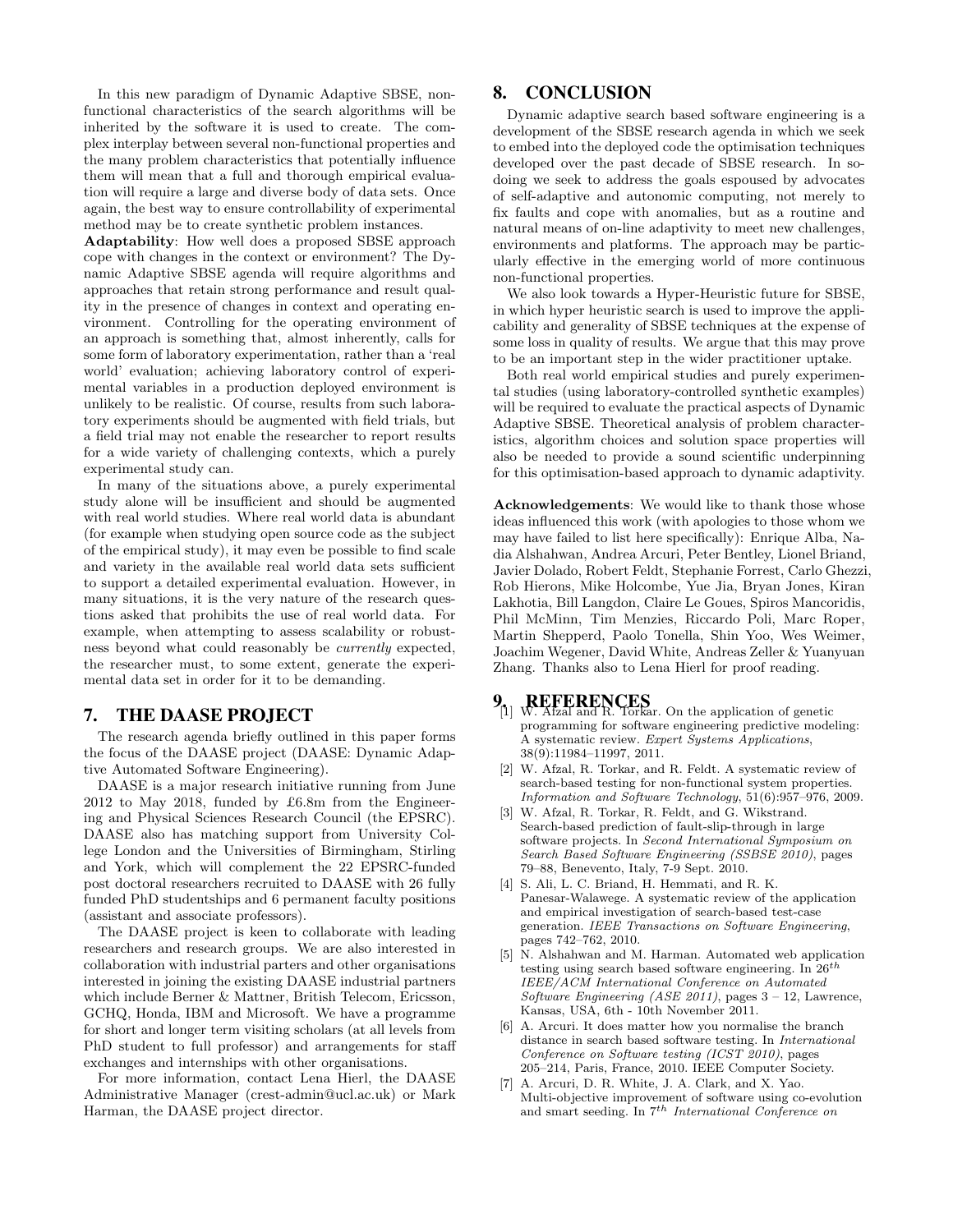Simulated Evolution and Learning (SEAL 2008), pages 61–70, Melbourne, Australia, December 2008. Springer.

- [8] A. Arcuri and X. Yao. A Novel Co-evolutionary Approach to Automatic Software Bug Fixing. In Proceedings of the IEEE Congress on Evolutionary Computation (CEC '08), pages 162–168, Hongkong, China, 1-6 June 2008. IEEE Computer Society.
- [9] P. Baker, M. Harman, K. Steinhöfel, and A. Skaliotis. Search based approaches to component selection and prioritization for the next release problem. In  $22^{nd}$ International Conference on Software Maintenance (ICSM 06), pages 176–185, Philadelphia, Pennsylvania, USA, Sept. 2006.
- [10] V. R. Basili, R. W. Selby, and D. H. Hutchens. Experimentation in software engineering. IEEE Transactions on Software Engineering, 12(7):733–743, July 1986.
- [11] J. S. Bradbury, J. R. Cordy, J. Dingel, and M. Wermelinger. A survey of self-management in dynamic software architecture specifications. In D. Garlan, J. Kramer, and A. L. Wolf, editors, Proceedings of the 1st ACM SIGSOFT Workshop on Self-Managed Systems (WOSS 2004), pages 28–33, California, USA, October 31 - November 1 2004. ACM.
- [12] L. Briand. Embracing the engineering side of software engineering. IEEE Software, 2012. To appear.
- [13] E. K. Burke, B. McCollum, A. Meisels, S. Petrovic, and R. Qu. A Graph-Based Hyper-Heuristic for Timetabling Problems. European Journal of Operational Research, 176(1):177–192, 2007.
- [14] C. Cadar, P. Godefroid, S. Khurshid, C. S. Păsăreanu, K. Sen, N. Tillmann, and W. Visser. Symbolic execution for software testing in practice: preliminary assessment. In 33<sup>rd</sup> International Conference on Software Engineering (ICSE'11), pages 1066–1071, New York, NY, USA, 2011. ACM.
- [15] B. Cheng and J. Atlee. From state of the art to the future of requirements engineering. In L. Briand and A. Wolf, editors, Future of Software Engineering 2007, Los Alamitos, California, USA, 2007. IEEE Computer Society Press. This volume.
- [16] B. H. C. Cheng, R. de Lemos, H. Giese, P. Inverardi, and J. Magee, editors. Software Engineering for Self-Adaptive Systems (Dagstuhl Seminar), volume 08031 of Dagstuhl Seminar Proceedings. Internationales Begegnungs und Forschungszentrum für Informatik (IBFI), Schloss Dagstuhl, Germany, 2008.
- [17] J. F. Chicano, J. Ferrer, and E. Alba. Elementary landscape decomposition of the test suite minimization problem. In M. B. Cohen and M. Ó. Cinnéide, editors,  $3^{rd}$  International Symposium on Search Based Software Engineering (SSBSE 2011), volume 6956 of Lecture Notes in Computer Science, pages 48–63, Szeged, Hungary, 2011. Springer.
- [18] J. Clark, J. J. Dolado, M. Harman, R. M. Hierons, B. Jones, M. Lumkin, B. Mitchell, S. Mancoridis, K. Rees, M. Roper, and M. Shepperd. Reformulating software engineering as a search problem. IEE Proceedings Software, 150(3):161–175, 2003.
- [19] A. Corazza, S. D. Martino, F. Ferrucci, C. Gravino, F. Sarro, and E. Mendes. How effective is tabu search to configure support vector regression for effort estimation? In  $6<sup>th</sup>$  International Conference on Predictive Models in Software Engineering (PROMISE '10), Timisoara, Romania, 12-13 September 2010. IEEE.
- [20] S. L. Cornford, M. S. Feather, J. R. Dunphy, J. Salcedo, and T. Menzies. Optimizing Spacecraft Design - Optimization Engine Development: Progress and Plans. In Proceedings of the IEEE Aerospace Conference, pages 3681–3690, Big Sky, Montana, March 2003.
- [21] J. Darlington and R. M. Burstall. A system which automatically improves programs. Acta Informatica, 6:41–60, 1976.
- [22] E. W. Dijkstra. On a political pamphlet from the middle ages (A response to the paper 'social processes and proofs of theorems and programs' by DeMillo, Lipton, and Perlis). ACM SIGSOFT, Software Engineering Notes, 3(2):14–17, 1978.
- [23] J. J. Durillo, Y. Zhang, E. Alba, M. Harman, and A. J. Nebro. A study of the bi-objective next release problem. Empirical Software Engineering, 16(1):29–60, 2011.
- [24] P. Fara. Science: A 4000-year history. Oxford University Press, 2009.
- [25] A. Filieri, C. Ghezzi, A. Leva, and M. Maggio. Self-adaptive software meets control theory: A preliminary approach supporting reliability requirements. In P. Alexander, C. S. Pasareanu, and J. G. Hosking, editors, 26th IEEE/ACM International Conference on Automated Software Engineering (ASE 2011), pages 283–292, Lawrence, KS, USA, November 2011. IEEE.
- [26] G. Fraser and A. Arcuri. Evosuite: automatic test suite generation for object-oriented software. In  $8^{th}$  European Software Engineering Conference and the ACM SIGSOFT Symposium on the Foundations of Software Engineering  $(ESEC/FSE$  '11), pages 416-419. ACM, September 5th -9th 2011.
- [27] F. G. Freitas and J. T. Souza. Ten years of search based software engineering: A bibliometric analysis. In  $3^{rd}$ International Symposium on Search based Software Engineering (SSBSE 2011), pages  $18-32$ ,  $10th - 12th$ September 2011.
- [28] Z. P. Fry, B. Landau, and W. Weimer. A human study of patch maintainability. In International Symposium on Software Testing and Analysis (ISSTA'12), Minneapolis, Minnesota, USA, July 2012. To appear.
- [29] A. G. Ganek. Autonomic computing: Implementing the vision. In Active Middleware Services, pages 2–3. IEEE Computer Society, 2003.
- [30] C. L. Goues, M. Dewey-Vogt, S. Forrest, and W. Weimer. A systematic study of automated program repair: Fixing 55 out of 105 bugs for \$8 each. In International Conference on Software Engineering (ICSE 2012), Zurich, Switzerland, 2012. to appear.
- [31] M. Harman. The current state and future of search based software engineering. In L. Briand and A. Wolf, editors, Future of Software Engineering 2007, pages 342–357, Los Alamitos, California, USA, 2007. IEEE Computer Society Press.
- [32] M. Harman. Search based software engineering for program comprehension. In  $15^{th}$  International Conference on Program Comprehension (ICPC 07), pages 3–13, Banff, Canada, 2007. IEEE Computer Society Press.
- [33] M. Harman. Open problems in testability transformation. In 1st International Workshop on Search Based Testing (SBT 2008), Lillehammer, Norway, 2008.
- [34] M. Harman. The relationship between search based software engineering and predictive modeling. In  $6^{th}$ International Conference on Predictive Models in Software Engineering, Timisoara, Romania, 2010.
- [35] M. Harman. Why source code analysis and manipulation will always be important. In  $10^{th}$  IEEE International Working Conference on Source Code Analysis and Manipulation, pages 7–19, Timisoara, Romania, 2010.
- [36] M. Harman. Why the virtual nature of software makes it ideal for search based optimization. In  $13^{th}\ International$ Conference on Fundamental Approaches to Software Engineering (FASE 2010), pages 1–12, Paphos, Cyprus, March 2010.
- [37] M. Harman. Software engineering meets evolutionary computation. IEEE Computer, 44(10):31–39, Oct. 2011.
- [38] M. Harman. The role of artificial intelligence in software engineering. In  $1^{st}$  International Workshop on Realizing Artificial Intelligence Synergies in Software Engineering (RAISE 2012), Zurich, Switzerland, 2012.
- [39] M. Harman and B. F. Jones. Search based software